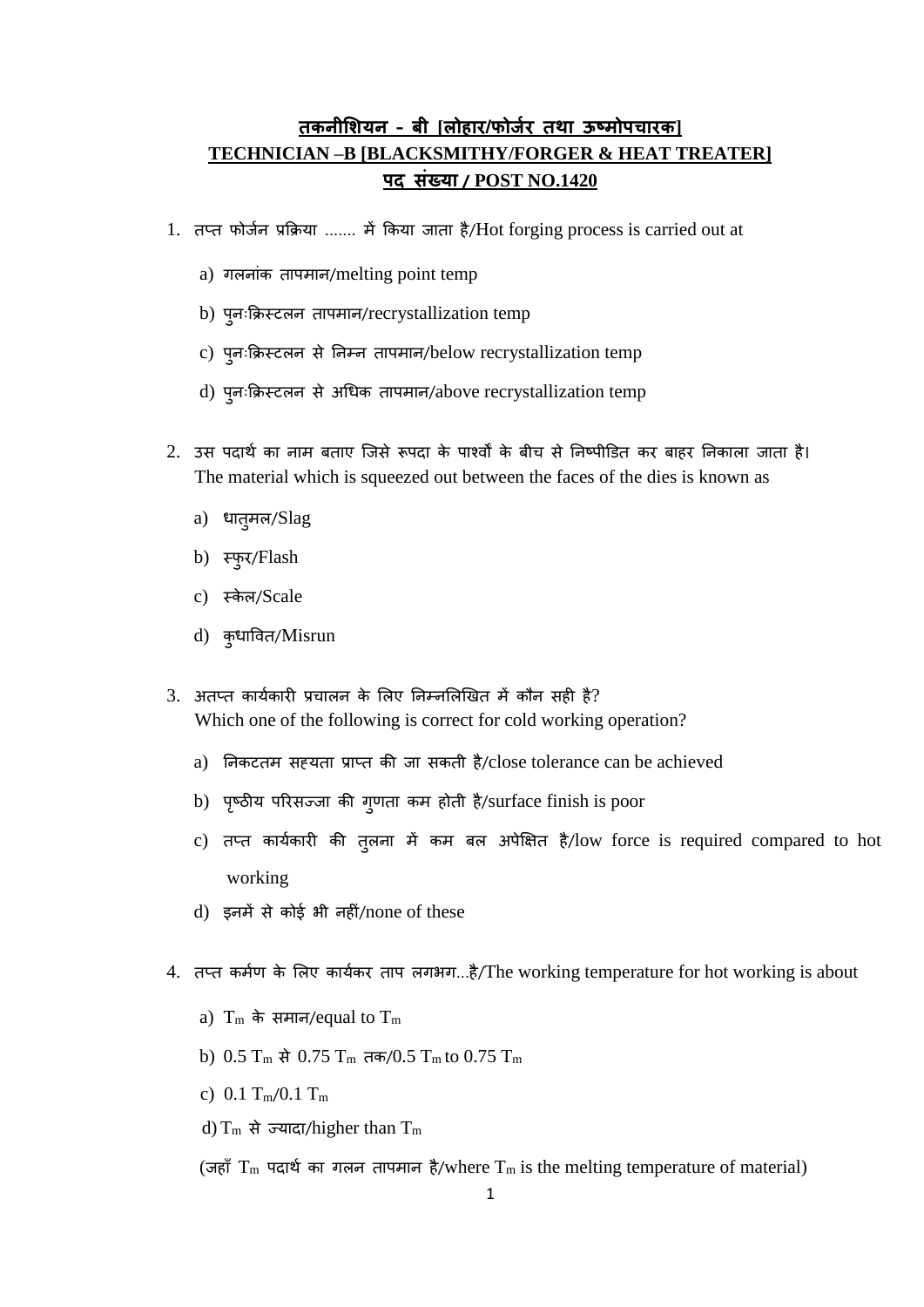- 5. उत्सारण प्रक्रिया के अंत में उपस्थित बिलेट का अतिरिक्त हिस्सा जिसे निःस्रावित नहीं किया जा सकता है, .... िहलाता है। Extra portion of the billet present at the end of the extrusion process, that cannot be
	- a) स्फुर/Flash
	- b) कृधावित/Misrun

extruded, is called

- c) मूठ/Butt
- d) गटर/Gutter
- $\rm 6.$  विमा  $\rm [M^{1}L^{2}T^{2}],$  ............ का प्रतिनिधित्व करता है/The dimension  $\rm [M^{1}L^{2}T^{2}]$  represents
	- a) बल/Force
	- b) दाब/Pressure
	- c) घनत्व/Density
	- d) ऊर्जा/Energy
- 7. अनीलन प्रक्रिया के लिए निम्नलिखित में कौन सही नहीं है? Which one of the following is not correct for annealing process?
	- a) यह आंतरिक प्रतिबल को कम करता है/It relieves internal stresses
	- b) यह तन्यता को सुधारता है/It improves ductility
	- c) यह पदार्थ को कठोर बनाता है/It hardens the material
	- d) शमन भट्टी में होता है/Quenching is in furnace
- 8. .... प्रचालन सबसे कठोर सतह का निर्माण करता है।/.... operation produces hardest surface.
	- a) कार्बरण/Carburizing
	- b) सायनाइडीकरण/Cyaniding
	- c) नाइट्राइडीकरण/Nitriding
	- d) हैलोर्ेनीिरण/Halogenizing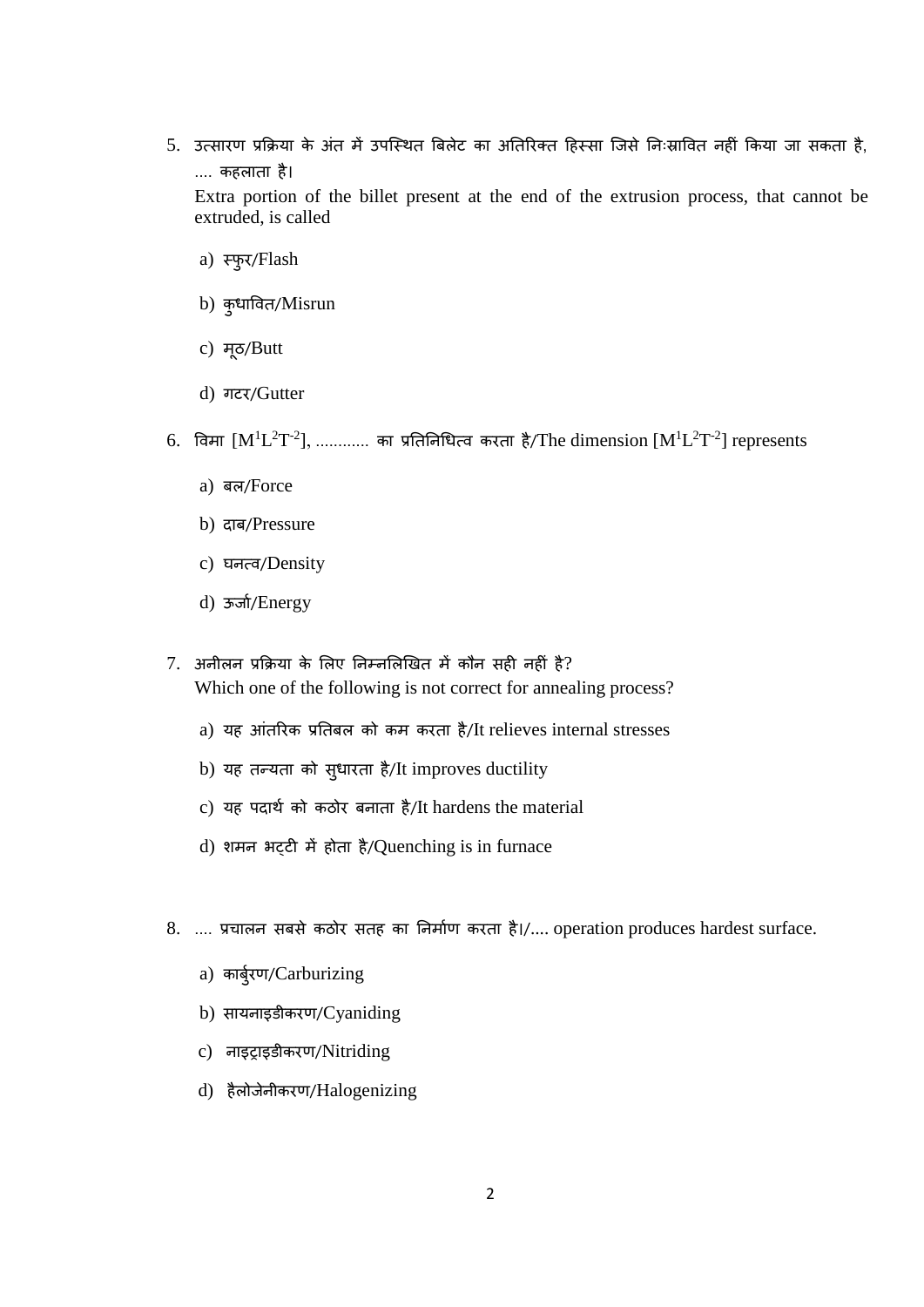- 9. सतह कठोरन के लिए निम्नलिखित में से कौन एक प्रक्रिया नहीं है? Which one of the following is not a process for surface hardening?
	- a) कार्बुरण/Carburizing
	- b) ज्वाला कठोरन/Flame Hardening
	- c) टेम्परिंग/Tempering
	- d) नाइट्राइडीकरण/Nitriding
- 10. इस्पात के लिए प्वासों अनुपात ( $\mu$ ) ....... है/The Poisson's ratio ( $\mu$ ) for steel is
	- a) -1
	- b) 0.3
	- c) 0.6
	- d) 0.9
- 11. लंबे आकार के बोल्ट शीर्ष को ... दवारा उत्पादित किया जाता है/Large size bolt heads are produced by
	- a) मशीनन/Machining
	- b) पर्यास फोर्जन/Upset forging
	- c) स्वेर्न/Swaging
	- d) घन फोर्जन/Hammer forging
- 12. फोर्जन प्रचालन में ......... का लाभ है/Forging operation has the advantage of
	- a) अच्छी पष्ृठीय पररसज्र्ा व ननिट सह्यता/Good surface finish and close tolerance
	- b) अल्प लागत/Low cost
	- c) बेहतर यांत्रिक गुणधर्म/Improved mechanical properties
	- d) क्रांतिक ज्यामितियों के फोर्जन किया जा सकने/Complex geometries can be forged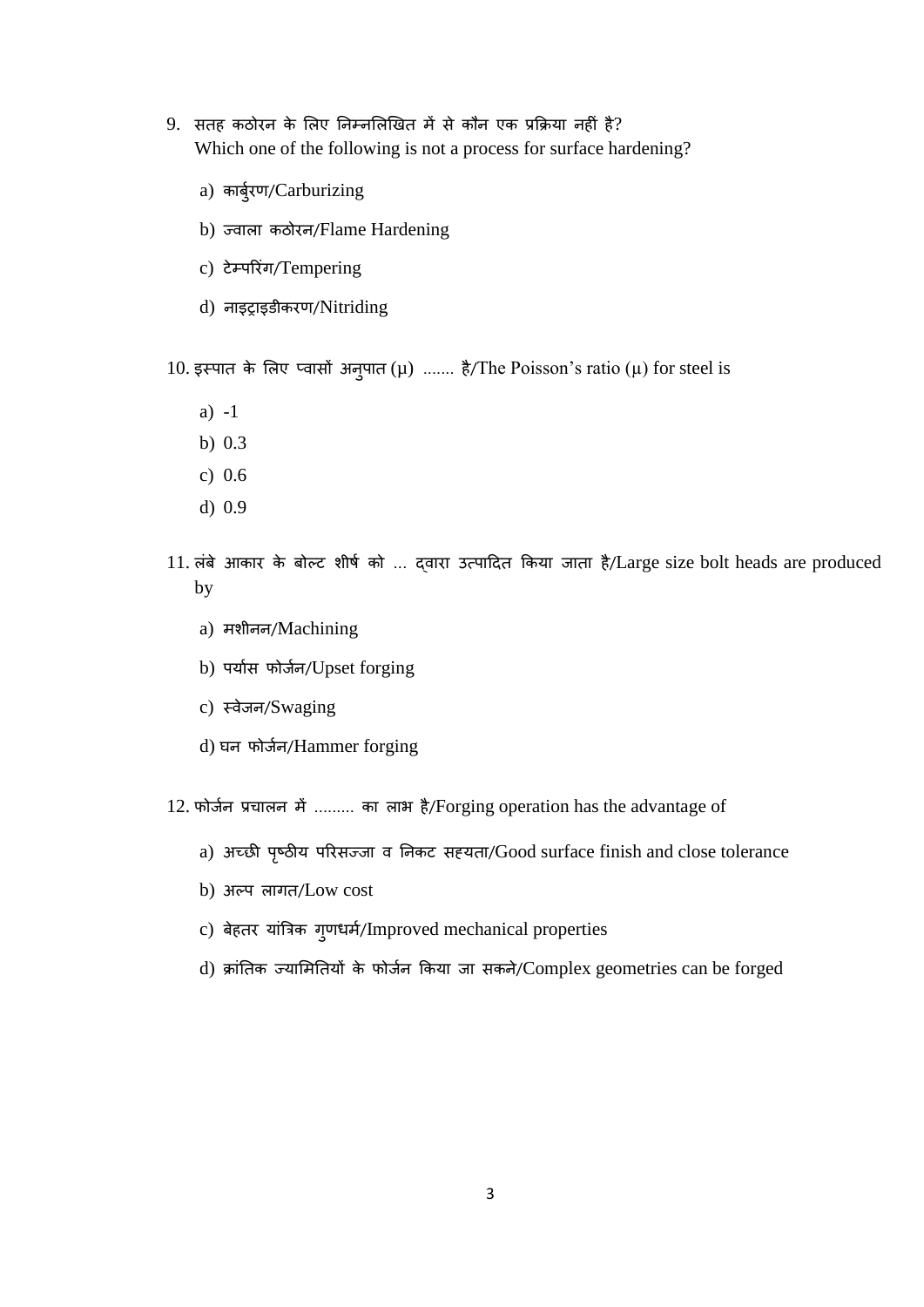- 13. लंबकोणीय प्रक्षेप त्रिविमीय वस्तुओं को ........... में प्रस्तुत करता है। Orthographic projection represents three dimensional objects in
	- a) एक विमीय/one dimension
	- b) द्वव ववमीय/two dimension
	- c) बिववमीय/three dimension
	- d) उपर्युक्त में सभी/all of the above
- 14. निम्नलिखित प्रक्रिया से लंबे धातु तारों का उत्पादन किया जा सकता है। Long metal wires can be produced using the following process
	- a) उत्सारण/extrusion
	- b) कर्षण/drawing
	- c) फोर्जन/forging
	- d) उपयुक्ज त सभी/all of the above
- 15. लोह कार्बन आरेख में निम्न क्रांतिक ताप ........ है। Lower critical temperature in iron carbon diagram is
	- a)  $527^0C$
	- b)  $727^{\circ}C$
	- c)  $911^0C$
	- d)  $1100^0C$
- 16. ............पर सबसे मांद शीतलन दर हदिेगा/Slowest cooling rate will be observed in
	- a) वायु/air
	- b) भट्टी/furnace
	- c) जल/water
	- d) लवण-र्ल/brine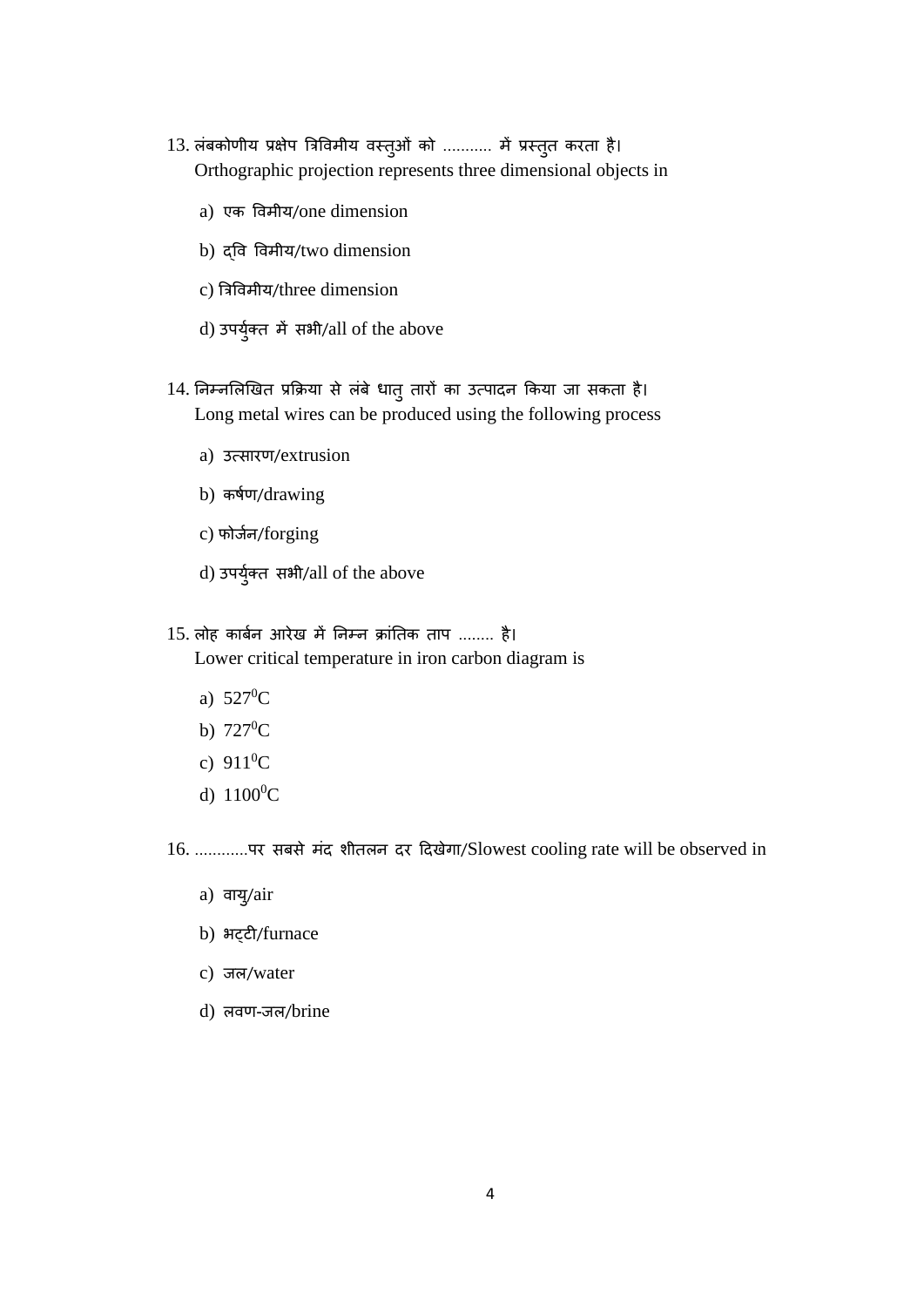- $17.$  निम्नलिखित में कौन एक अविनाशी परीक्षण तरीका नहीं है? Which one of the following is not a non-destructive testing method?
	- a) पराश्रव्य परीिण/Ultrasonic testing
	- b) विकिरणी चित्रण परीक्षण/Radiography testing
	- c) चुंबकीय कण परीक्षण/Magnetic Particle testing
	- d) तनन परीिण/Tensile testing
- 18. चपटा बेल्लन में ड्राफ्ट की परिभाषा ....... है/In flat rolling, draft is defined by
	- a) प्रारंभिक व अंतिम स्थूलता के बीच का अंतर/difference between initial and final thickness
	- b) प्रारंभिक व अंतिम स्थूलता के बीच के जोड़/sum of initial and final thickness
	- c) प्रारंभिक व अंतिम स्थूलता के बीच का अनुपात/ratio of initial and final thickness
	- $d$ ) इनमें से कोई भी नहीं/none of these
- 19. वर्धित कठोरता का सही क्रम है/The correct order of increasing hardness is
	- a) बेनाइट  $<$  मार्टन्जाइट  $<$  पर्लाइट/bainite  $<$  martensite  $<$  pearlite
	- b) पर्लाइट  $<$  मार्टन्जाइट  $<$  बेनाइट/pearlite  $<$  martensite  $<$  bainite
	- c) बेनाइट < पर्लाइट < मार्टेन्जाइट/bainite < pearlite < martensite
	- d) पर्लाइट  $<$  बेनाइट  $<$  मार्टेन्जाइट/pearlite  $<$  bainite  $<$  martensite
- $20$ . घूर्णी स्वेजन का उपयोग ........... को आकार देने के लिए किया जाता है/Rotary swaging is used to shape
	- a) गोल छड़/round bars
	- b) बबलेट/billets
	- c) प्लेट/plates
	- d) रूपदा/dies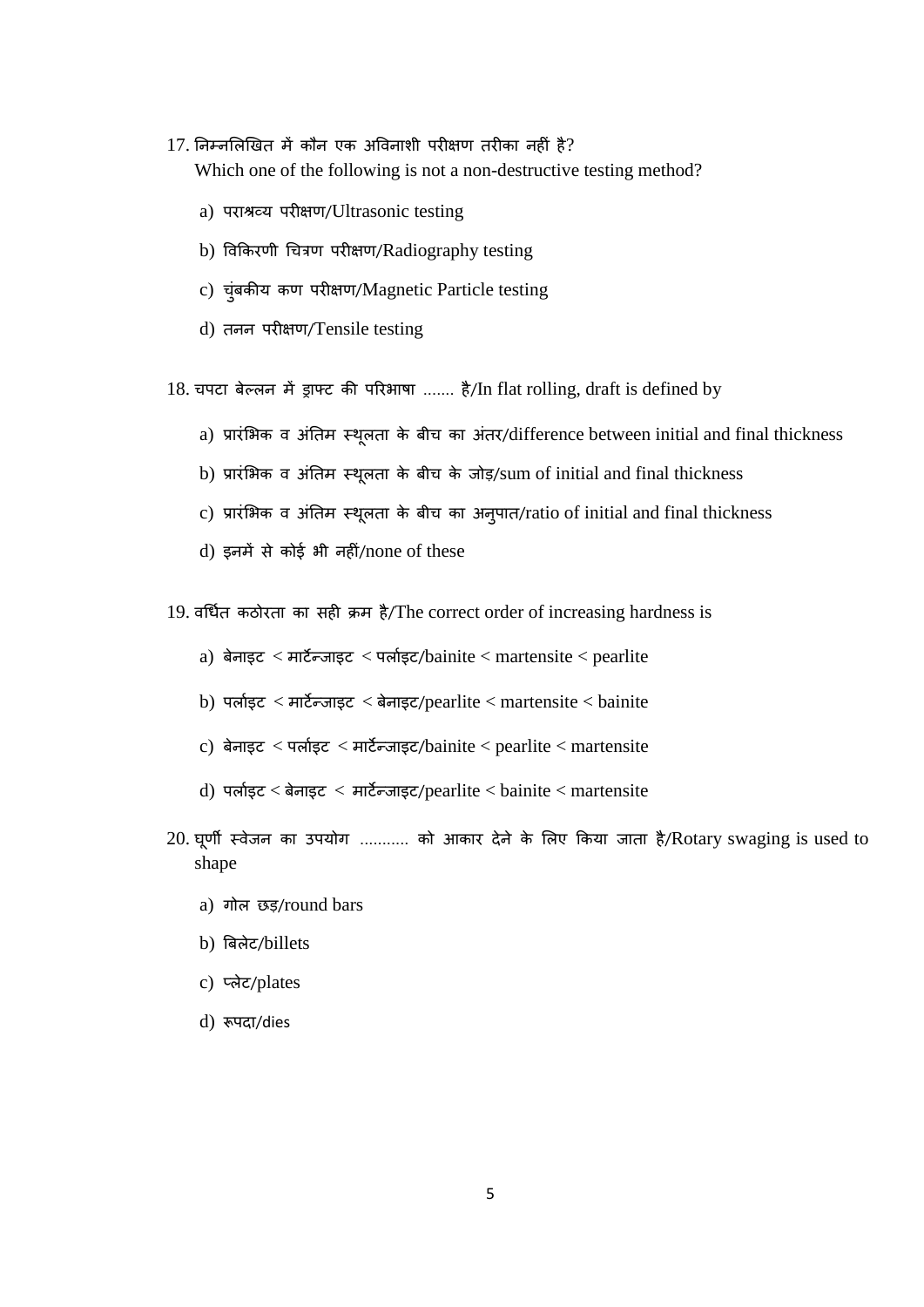- 21. फोर्जित उत्पादों में आंतरिक दरारों को ........... कहा जाता है। Internal cracks in forged products are called as
	- a) स्केल पिट/Scale pits
	- b) शीत शट/Cold shut
	- c) अपूररत भाग/Unfilled section
	- d) पत्रक/Flakes
- $22$ . निम्नलिखित ऊष्मांतरण विधाओं में से किसमें कोई भी प्रकार के ऊष्मा प्रवाह माध्यम की अपेक्षा नहीं होती?

Which one of the following mode of heat transfer does not require any medium for heat flow?

- a) चालन/Conduction
- b) संवहन/Convection
- c) ववक्रिरण/Radiation
- d) उपर्युक्त में सभी/All of the above
- 23. शीतलन पर, ...... के दौरान एक द्रव चरण, दो ठोस चरणों में परिवर्तित हो जाता है। On cooling, a liquid phase results into two solid phases during
	- a) यूटेक्टॉइड अभिक्रिया/eutectoid reaction
	- b) पेरिटेक्टॉइड अभिक्रिया/peritectoid reaction
	- c) यूटेक्टिक अभिक्रिया/eutectic reaction
	- d) पेररटेजक्टि अलभक्रिया/peritectic reaction
- 24. इस्पातों की कठोरणीयता का पता ......के दवारा लगाया जा सकता है। Hardenability of steels can be determined using
	- a) नूप परीक्षण/Knoop test
	- b) शार्पी परीक्षण/Charpy test
	- c) तनन परीिण/Tensile test
	- d) र्ोम्नी अांत्य शमन परीिण/Jominy's end quench test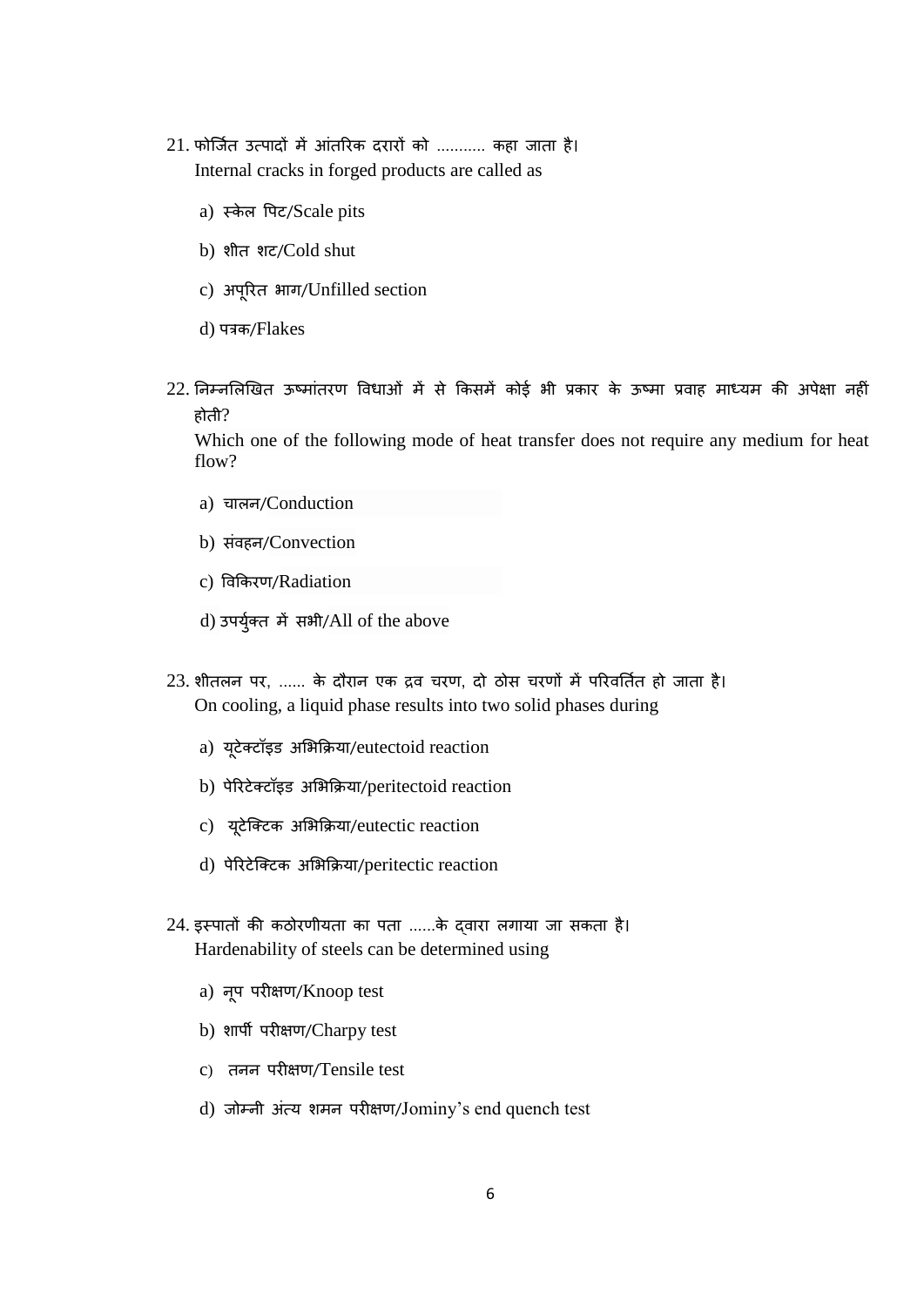25. 10 mm पार्श्व के एक वर्ग का विकर्ण ..... है/Diagonal of a square with side 10mm is

- a) 20 mm
- b)  $10\sqrt{2}$  mm
- c) 10√3 mm
- d) 100 mm

26. सप्तभूज के विकर्णों की संख्या ...... है/Nos. of diagonals in heptagon are

- a) 7
- b) 14
- c) 21
- d) 4
- 27. 10 मीटर ऊँचाई के एक भवन के ऊपर पहूँचने के लिए क्षैतिज से 30<sup>0</sup> की एक आनत सतह पर एक आदमी चल रहा है। उसके दवारा तय की गई दूरी ......है।

A man travels, along an inclined plane which is  $30<sup>0</sup>$  to the horizontal, to reach the top of a building of height 10m. Distance travelled by him is

- a) 10 m
- b) 11.5 m
- c) 17.3 m
- d) 20 m

28. पास्कल नियम का मूल रूप से संबंध ........ से है/Pascal's law is basically related to

- a) ऊर्जा/Energy
- b) दाब/Pressure
- c) एन्ट्रॉपी/Entropy
- d) कंपन/Vibration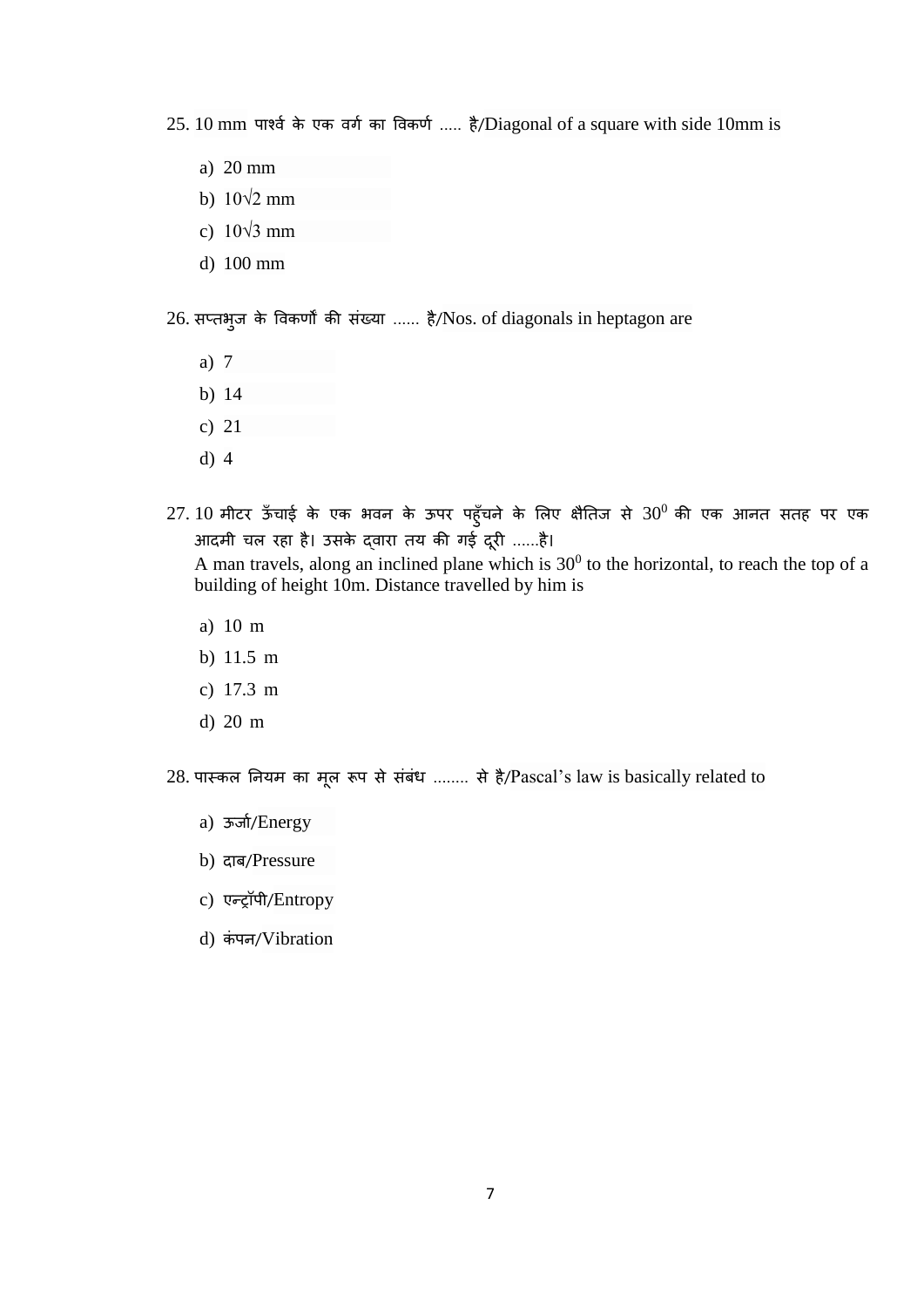$29.$  चर्मलता को ......... के रूप में अभिकलित किया जा सकता है/Toughness can be computed as

- a) पराभव बिंद् तक प्रतिबल-विकृति वक्र के अधीन क्षेत्र area under stress-strain curve upto yield point
- b) चरम तनन बिंद् तक प्रतिबल-विकृति वक्र के अधीन क्षेत्र area under stress-strain curve upto ultimate tensile point
- c) विभंग बिंद् तक प्रतिबल-विकृति वक्र के अधीन क्षेत्र area under stress-strain curve upto fracture point
- d) प्रत्यास्थ सीमा तक प्रतिबल-विकृति वक्र के अधीन क्षेत्र area under stress-strain curve upto elastic limit
- $30$ . निम्नलिखित में कौन-सा एक पाइथैगोरियन त्रिग्ण का प्रतिनिधित्व करता है? Which one of the following represents a Pythagorean triple?
	- a) 3,4,5
	- b) 4,5,9
	- c) 1,2,3
	- d) 2,3,4
- 31. कार्बन इस्पात में लोहे का प्रतिशत 99.5 है। यह इस्पात .... है। In carbon steel, the percentage of iron is 99.5. This steel is
	- a) यूटेक्टॉइड/Eutectoid
	- b) हैपर यूटेक्टॉइड/Hyper eutectoid
	- c) हैपो यूटेक्टॉइि/Hypo eutectoid
	- d) यूटेक्टिक/Eutectic
- 32. लेथ बेड के लिए पदार्थ के रूप में ढलवाँ लोहा का विशिष्टतः उसके ...... के लिए प्रयोग किया जाता है। Cast iron is used as material for lathe bed particularly because of its
	- a) तनन सामर्थ्य/tensile strength
	- b) संक्षारण प्रतिरोध/corrosion resistance
	- c) कंपन आर्द्रीकरण अभिलक्षण/vibration dampening characteristics
	- d) जीर्णन प्रतिरोध/wear resistance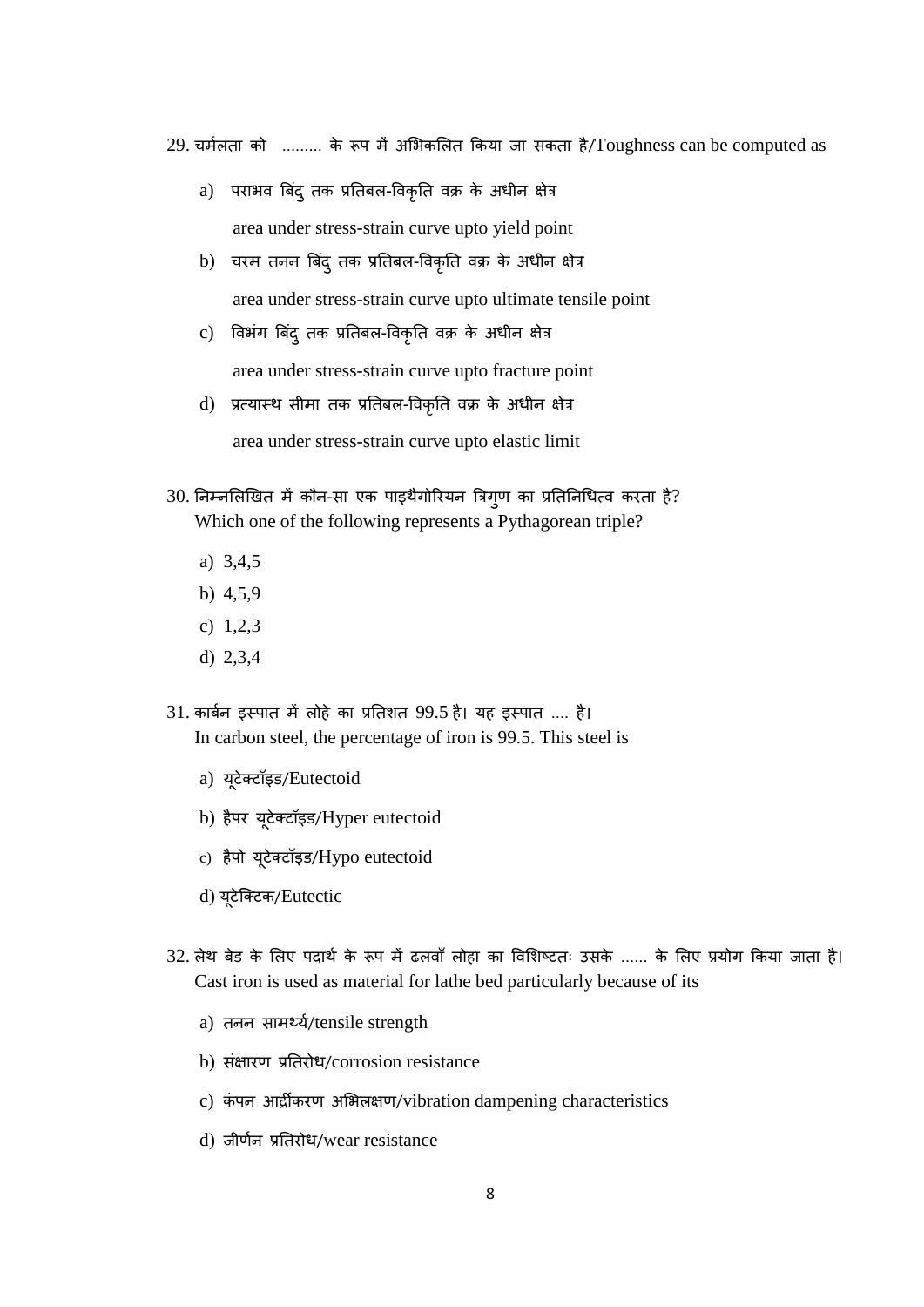- $33.12$  मिलिमीटर के अभिहित व्यास,  $1.5$  मिलिमीटर के पिच तथा 6H की ग्रेड सह्यता के एक मेट्रिक थ्रेड/चूड़ी को इंजीनियरी आरेख में ....... से दर्शाया जाएगा। A metric thread with nominal diameter of 12mm, pitch of 1.5mm and grade tolerance of 6H shall be represented in engineering drawing as:
	- a) 12-6H (1.5)
	- b) M12-6H (1.5)
	- c) M12x1.5-6H
	- d) MT12-(1.5x6H)
- 34. फोर्जन प्रचालन में छिद्रण के पश्चात छिद्र को बड़ा करने के लिए ....... उपस्कर का उपयोग किया जाता है।

In forging operation, the tool used to expand the size of a hole after punching is

- a) पंच/Punch
- b) डड्रफ्ट/Drift
- c) सेट हर्ौड़ा/Set hammer
- d) फुलर/Fuller
- $35.$  एक शीण चक्र का विनिर्देशन  $A36M7V$  है। अक्षर  $M$  का संदर्भ .....से है। A grinding wheel is specified as A36M7V. The letter M refers to
	- a) अपघर्षी/Abrasive
	- b) आबंध/Bond
	- c) ग्रेड/Grade
	- d) संरचना/Structure
- 36. ACME थ्रेड के लिए थ्रेड कोण ........है/Thread angle for ACME thread is
	- a) 25°
	- b) 29°
	- c) 47°
	- d) 53°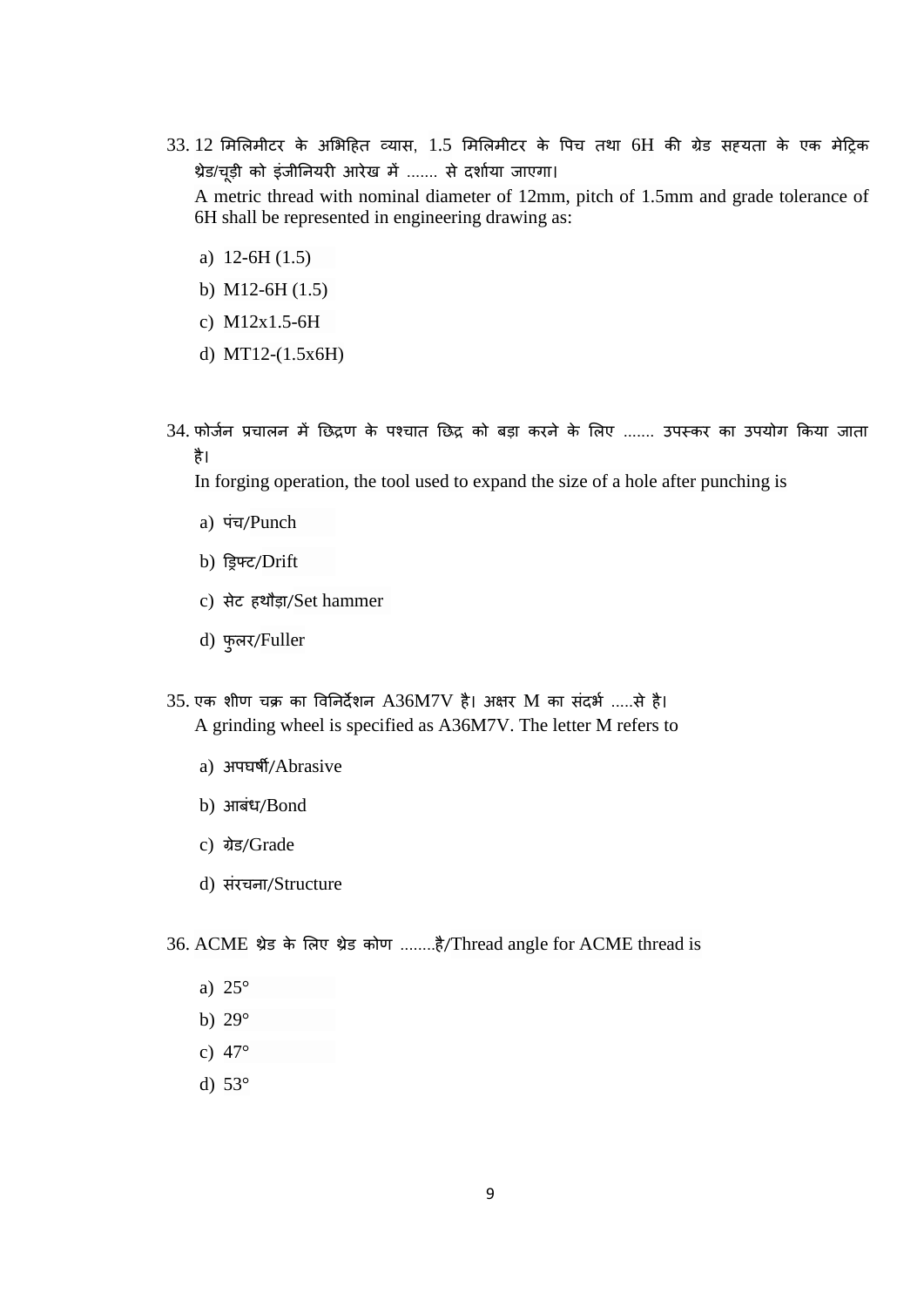- 37. अगर a, b और c एक त्रिभुज के पार्श्व हैं और अगर  $a^2 + b^2 > c^2$ , तो वह त्रिभुज ......... है। If a, b and c are the sides of a triangle and if  $a^2 + b^2 > c^2$  then the triangle is
	- a) संपूरक/supplementary
	- b) न्यून/acute
	- c) समकोण/right
	- d) अधिक/obtuse
- $38.50$  मिलिमीटर व्यास के एक गोलक से  $10$  मिलिमीटर के गोलीय बॉलों को बनाया जाना है। प्राप्त गोलीय बॉलों की संख्या ...... है।

Spherical balls of 10mm diameter are to be made from a sphere of 50mm diameter. Number of sphere balls obtained are

- a) 5
- b) 25
- c) 125
- d) 500
- 39. हस्त टैपिंग दवारा थ्रेड कर्तन के दौरान, थ्रेड को .......दवारा तैयार किया जाता है। During thread cutting by hand tapping, thread is finished by a) टेपर टैप/Taper tap
	- b) मध्यवती टैप/Intermediate tap
	- c) तलीय टैप/Bottoming tap
	- d) इनमें से कोई भी/Any of the above
- 40. ऑक्सीजन सिलिंडर को साधारणतः ............ रंग से रंगा जाता है। Oxygen cylinder is usually painted with ………………… color
	- a) काला/Black
	- b) सफेद/White
	- c) नीला/Blue
	- d) लाल/Red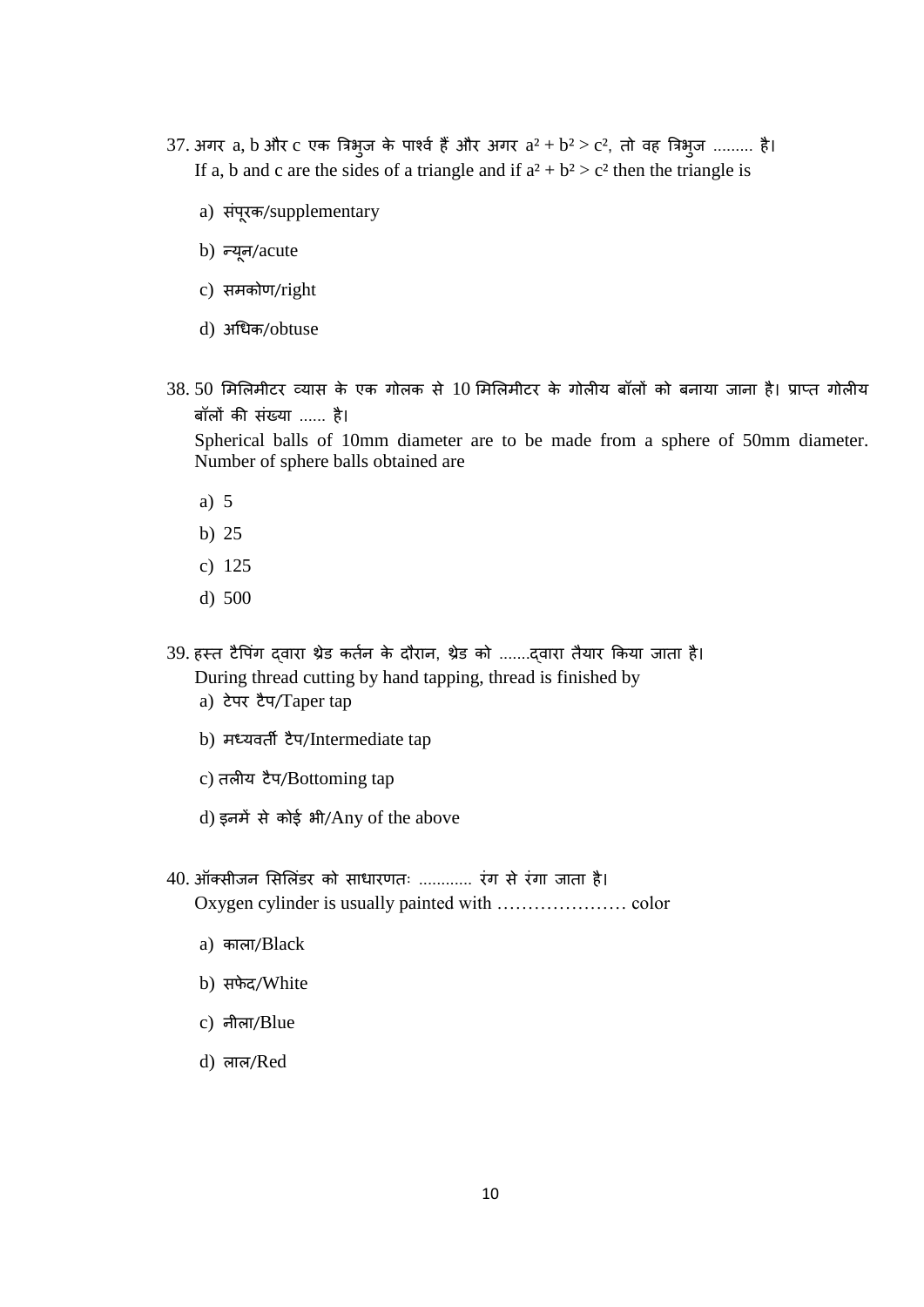- 41. निम्नलिखित में वेल्डन के लिए प्रयुक्त परिरक्षक गैस कौन-सी है? Which among the following is a shielding gas used in welding?
	- a) ऑगजन/Argon
	- b) क्लोरीन/Chlorine
	- c) फ्लुओरीन/Fluorine
	- d) हाइड्रोर्न/Hydrogen
- 42. वेल्डन में गलित धातु तथा जोड़े जाने वाले पृष्ठ को ............. से सुरक्षित रखने के लिए अभिवाहों का उपयोग किया जाता है। Fluxes are used in welding in order to protect molten metal and the surface to be joined

from

- a) ऑक्सीकरण/Oxidation
- b) कार्बरण/Carburizing
- c) ववरूपण/Distortion
- d) मैल/Dirt
- 43. छड़ की लंबाई को कम करके विमा को बढ़ाने की प्रक्रिया को ....... कहा जाता है। The process of increasing the dimension of a bar at the expense of its length is called
	- a) ड्राइंग डाउन/Drawing down
	- b) कताई/Spinning
	- c) पर्यासन (अपसेटिंग)/Upsetting
	- d) घनताइन (पीनिंग)/Peening
- $44.$  कोर का उपयोग ..... के लिए किया जाता है/Core is used for
	- a) संचक में आंतरिक गुहिकाओं को बनाने/forming internal cavities in the casting
	- b) गलित धात् भरण/feeding molten metal
	- c) मशीनन अलवेंस प्रदान करने/providing machining allowance
	- d) उपर्युक्त सभी/all the above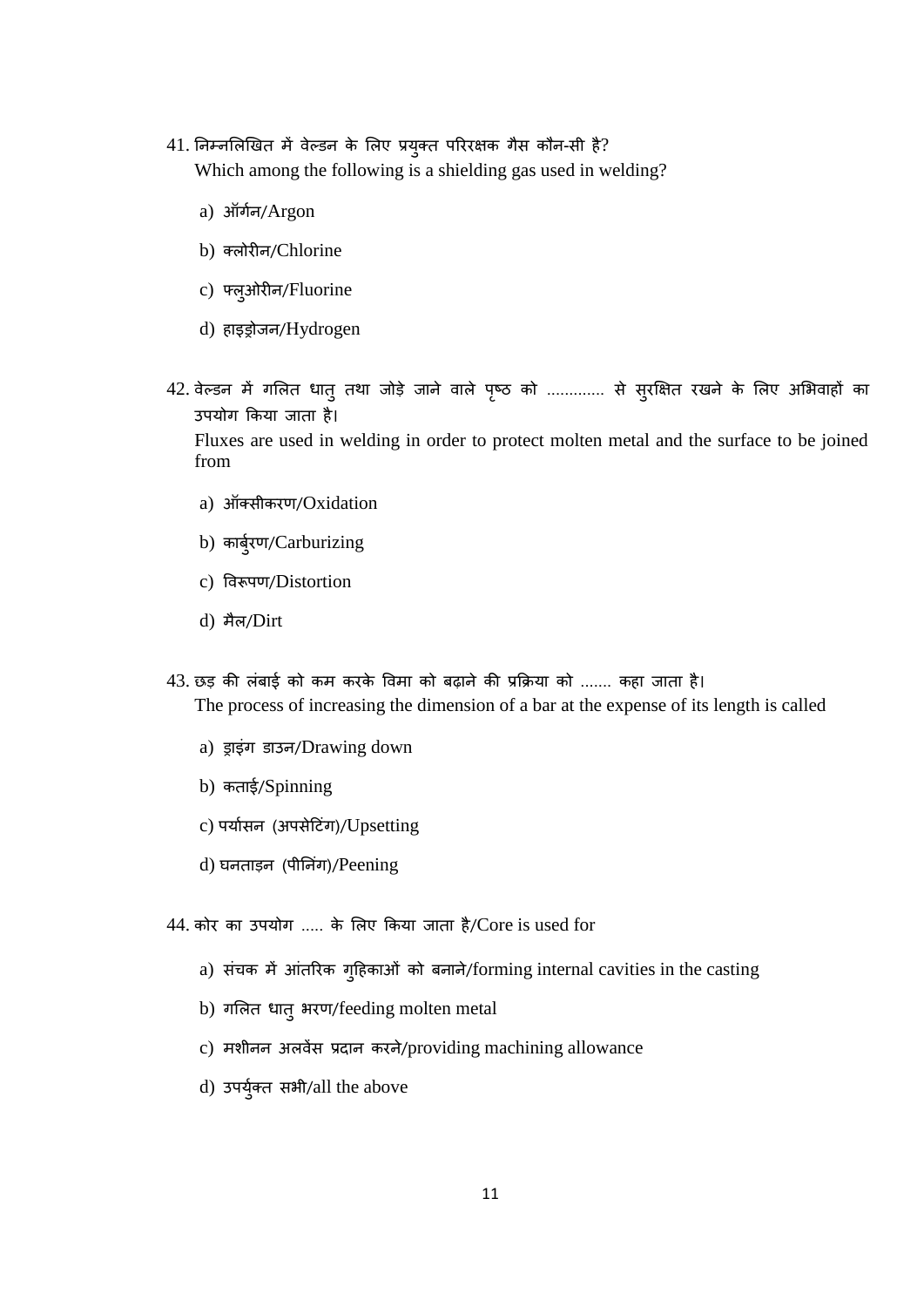45. संनिवेशी संचकन तरीके से प्राप्य सह़यता ............. है।

The tolerance that can be produced by investment casting method is

- a)  $\pm 0.05$  mm
- b)  $\pm 0.2$  mm
- c)  $\pm 0.5$  mm
- d)  $\pm 1$  mm

46. शीत छेनी ............ द्वारा बनाई जाती है/Cold chisels are made by

- a) कर्षण/Drawing
- b) बेल्लन/Rolling
- c) नछद्रण/Piercing
- d) फोर्जन/forging

47. एक लोहा-आरी ब्लेड ......... में कर्तन करती है/A hacksaw blade cuts in the

- a) आगे की दिशा/forward direction
- b) पीछे की दिशा/backward direction
- c) आगे और पीछे, दोनों हदशाओां/both forward and backward directions
- d) बल की दिशा/direction of force
- 48. .............. वह ऊष्मोपचार प्रक्रिया है जहाँ शीतलन स्थिर वायु में की जाती है। Heat-treatment process in which cooling is carried out in still air is
	- a) कार्बरण/carburizing
	- b) प्रसामान्यिरण/normalizing
	- c) अनीलन/annealing
	- d) टेम्परी/tempering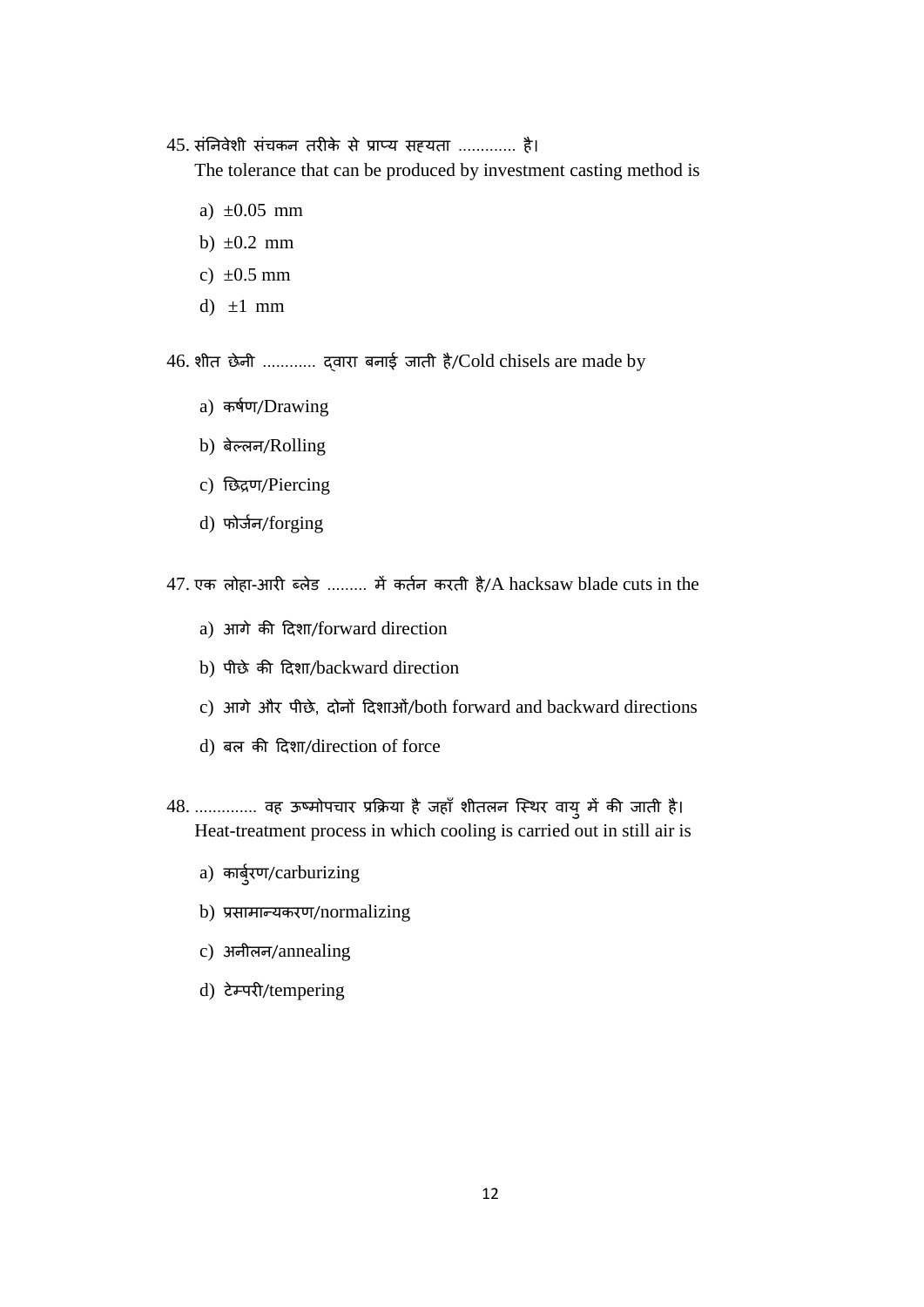- 49. चपटे पृष्ठ की परिसज्जा के लिए निम्नलिखित फोर्जन उपस्करों में किसका प्रयोग किया जाता है? Which one of the following forge tools is used for finishing flat surface?
	- a) स्वेर्/Swages
	- b) शीत सेट/Cold set
	- c) चिपिटक(फ्लैटर)/Flatter
	- d) फुलर/Fuller
- 50. षट्कोणीय बार स्टॉक का फोर्जन करते समय निम्नलिखित चिमटों में किसका प्रयोग किया जाता है? Which among the following tongs is used while forging hexagonal bar stock?
	- a) गैड टाँग/Gad tong
	- b) स्ट्रेइट-लिप फ्लूटेड टॉंग/Straight-lip fluted tong
	- c) रिंग टाँग/Ring tong
	- d) फ्लैट टॉंग/Flat tong
- $51.$  इस्पात का घनत्व ..... है/Density of steel is
	- a)  $3200 \text{ kg/m}^3$
	- b)  $5400 \text{ kg/m}^3$
	- c)  $7800 \text{ kg/m}^3$
	- d)  $11200 \text{ kg/m}^3$

52. एक हस्त टैपिंग सेट में टैपों की संख्या .... है/Number of taps in a hand tapping set is

- a) 1
- b) 2
- c) 3
- d) 4

53. 50 माइक्रॉन का मान ......... मिलिमीटर है/Value of 50 microns is ………… mm

- a) 0.005
- b) 0.05
- c) 0.5
- d) 5.0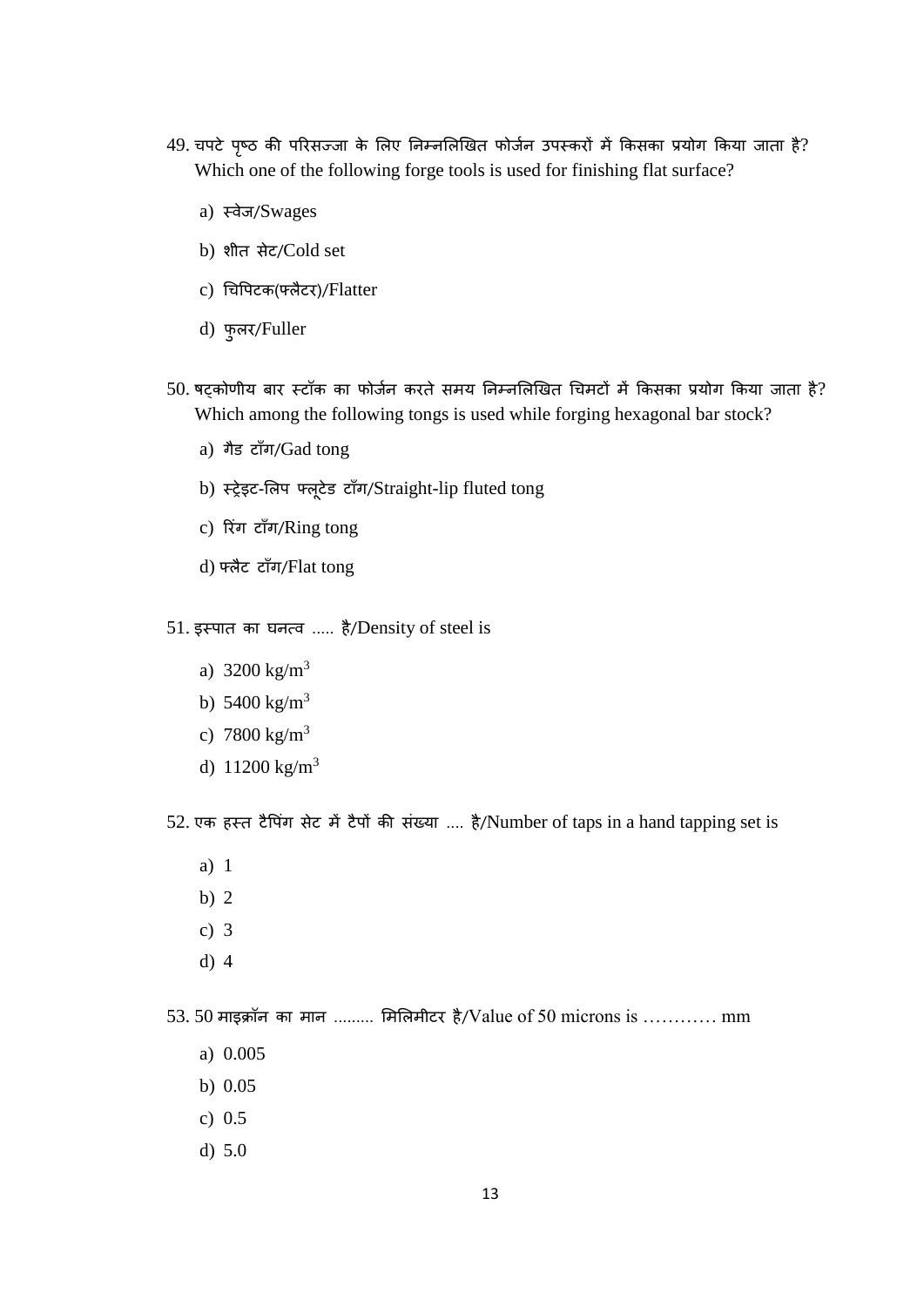- 54. लोहार के दुकान में भारी प्रचालनों के लिए .......... वाइस का प्रयोग किया जाता है। For heavy operations in blacksmith's shop, the vice used is
	- a) पाइप वाइस/Pipe vice
	- b) मशीन वाइस/Machine vice
	- c) हैंड वाइस/Hand vice
	- d) लेग वाइस/Leg Vice
- 55. एक एम16 बोल्ट का फोर्जन किया जाना है। बोल्ट शीर्ष (समतल के आर-पार) का आकार ..... है। A M16 bolt is to be forged. Size of bolt head (across flat) is
	- a) 16 mm
	- b) 20 mm
	- c) 24 mm
	- d) 30 mm

56. फोर्ज वेल्डन का एक उदाहरण ....... है/An example of forge welding is

- a) आर्क वेल्डन/Arc welding
- b) घर्जण वेल्िन/Friction welding
- c) टार्च पक्का झालना/Torch Brazing
- d) इलैक्ट्रॉन किरणपुंज वेल्डन/Electron beam welding
- 57. फ्लैन्ज वलीयन की त्रुटि ...... में पाया जाता है/Flange wrinkling is a defect found in
	- a) गहन कर्षण/Deep drawing
	- b) शीत बेल्लन/Cold rolling
	- c) लोपन/Blanking
	- d) कताई/Spinning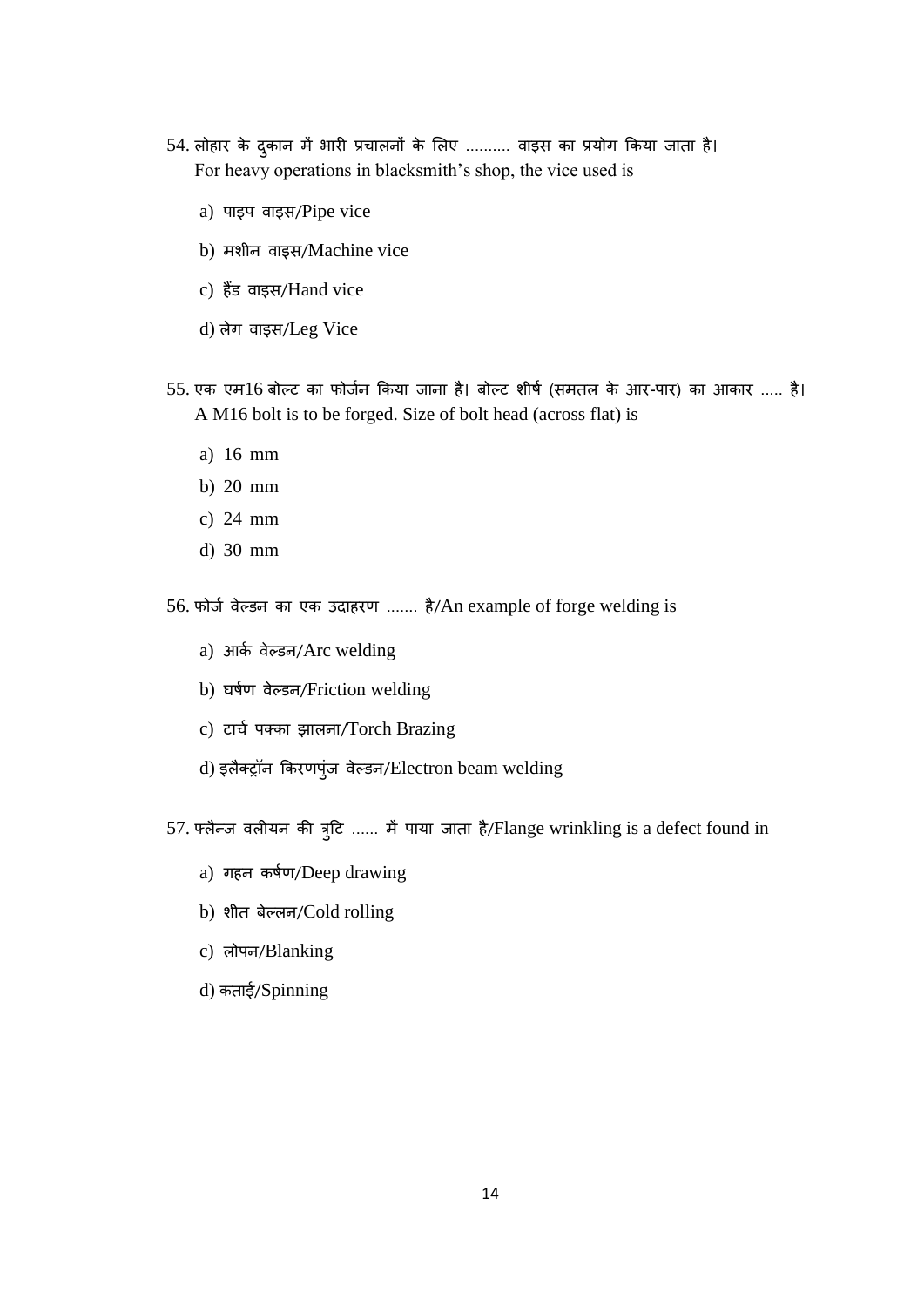- 58. तृतीय कोण प्रक्षेप तरीके में वस्तु के ...... में होने की कल्पना की जाती है। In third angle projection method, the object is imagined to be in
	- a) पहला चतुष्कोणक/first quadrant
	- b) दवितीय चतुष्कोणक/second quadrant
	- c) तीसरा चतुष्कोणक/third quadrant
	- d) चौथा चतुष्कोणक/fourth quadrant
- 59. एक निपीड़क कार्य में, छिद्रित विवर का आकार .... के आकार पर निर्भर है। In a press work, the size of pierced hole is dependent on the size of
	- a) पंच/Punch
	- b) डाइ/Die
	- c) पंच और डाइ का औसत/Average of punch and die
	- d) पंच और अंतराल/Punch and clearance
- 60. केंद्र प्रस्फोट त्रूटि का संबंध ..... से है/Centre burst defect is related to
	- a) उत्सारण/Extrusion
	- b) वर्तन/Turning
	- c) डाइ फोर्जन/Die forging
	- d) वेल्डन/Welding
- 61. गहन कर्षण प्रचालन में धातु का प्रवाह ..... के कारण होता है। In deep drawing operation, metal flows due to
	- a) सुघट्यता/Plasticity
	- b) प्रत्यास्र्ता/Elasticity
	- c) कार्य कठोरन/Work hardening
	- d) पराभव्यता/Yielding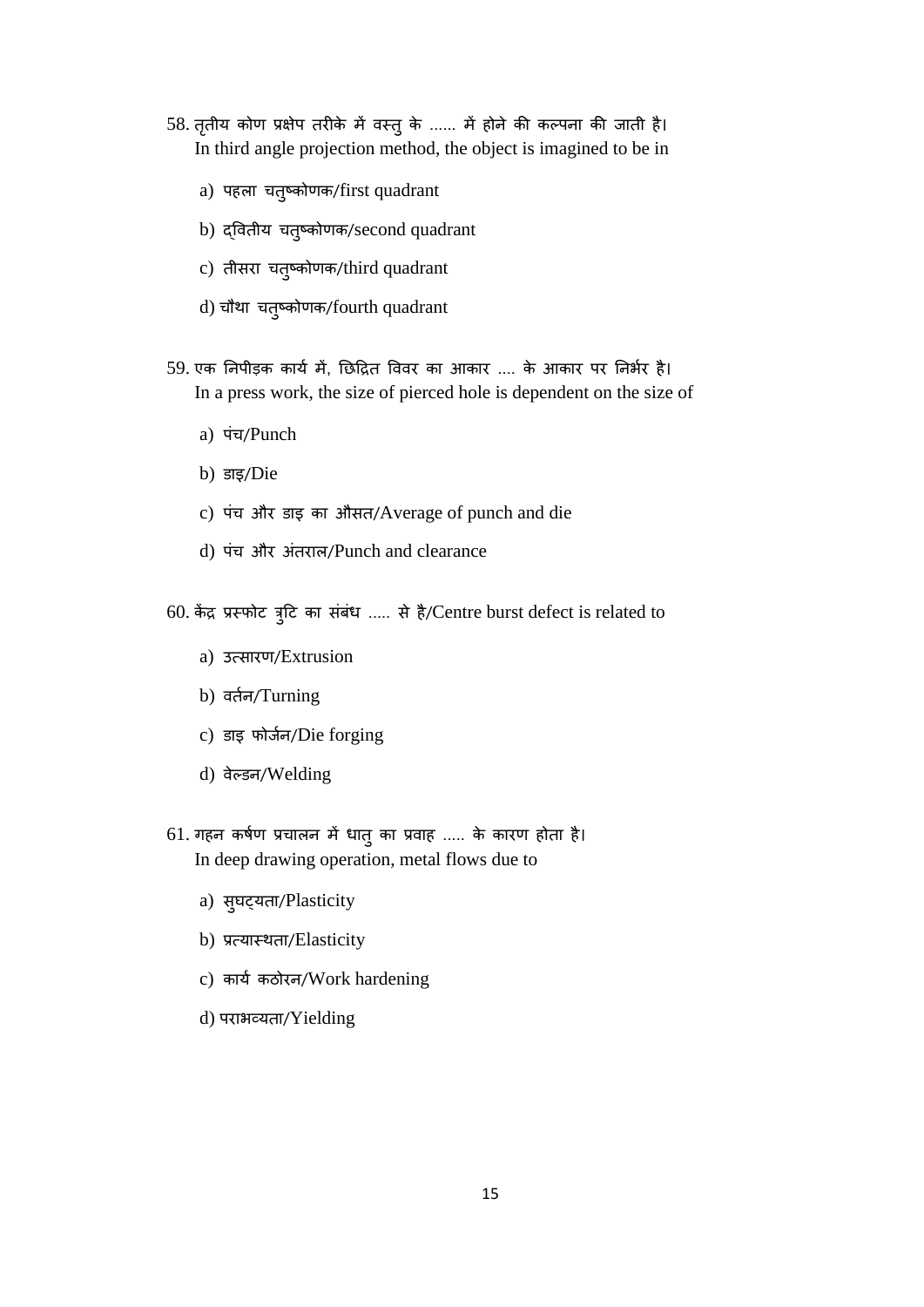- 62. एक छड़ के व्यास को कम करने और उसे लंबा बनाने का फोर्जन तरीका ....... है। Forging method for reducing the diameter of a bar and making it longer is
	- a) बेल्लन फोर्जन/Roll forging
	- b) पर्यास फोर्जन/Upset forging
	- c) पाती फोर्जन/Drop Forging
	- d) कर्षण/Drawing
- 63. आरी कर्तन के दौरान लोहा-आरी (हेक्सा) ब्लेड के जाम होने से रोकने के लिए ब्लेड के दंत .... होते हैं। To prevent body of hacksaw blade from jamming during a saw cut, the teeth of blade are
	- a) सेट/Set
	- b) तीक्ष्ण/sharpened
	- c) सीधा/straightened
	- d) बंक/bend
- 64. क्षैतिज तल पर एक घन (क्यूब) को इस तरह से रखा गया है कि एक आकाशीय विकर्ण क्षैतिज तल के लंब में है। ऊपर का दृश्य (टोप व्यू) ............ होगा।

A Cube is placed on horizontal plane such that one of the space diagonal is perpendicular to horizontal plane. The top view will be

- a) अष्टभुर्/octagon
- b) वर्ग/square
- c) षटकोण/hexagon
- d) आयत/rectangle
- 65. वर्तमान वृत्ताकार छिद्र को घूर्णन करनेवाली एकल बिंद् उपस्कर दवारा बड़ा किए जाने को ... कहा जाता है।

Enlarging an existing circular hole with a rotating single point tool is called

- a) सांनछद्रण/boring
- b) प्रवेधन/drilling
- c) नछद्रविजन/reaming
- d) आंतरिक वर्तन/internal turning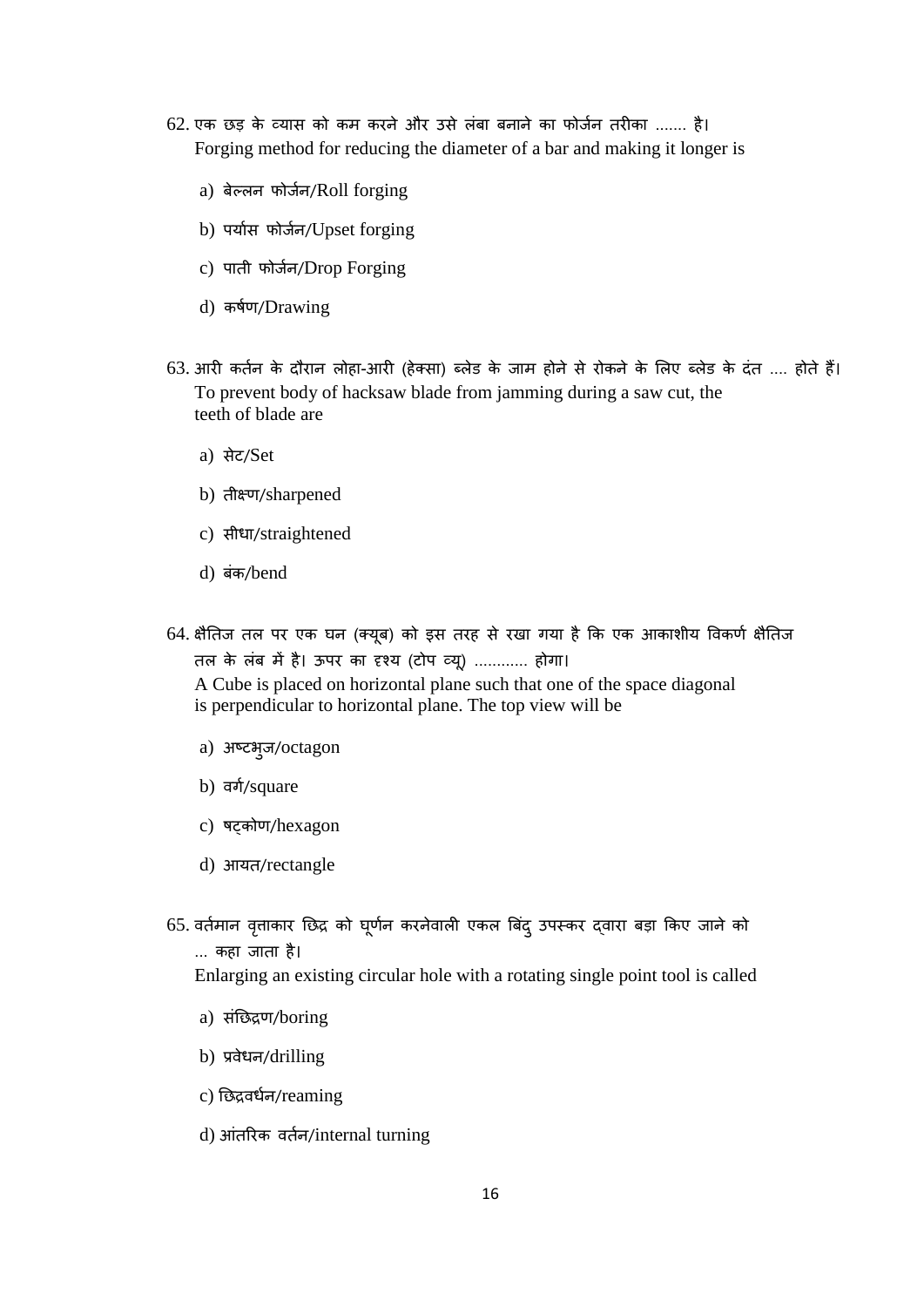$66.$  निम्नलिखित में कौन एक परोक्ष मापन उपस्कर है? Which among the following is an indirect measuring tool?

- a) अभ्यंतर कैलिपर/Inside caliper
- b) वर्नियर कैलिपर/Vernier Caliper
- c) बेवेल कोणमापक/Bevel protractor
- d) अभ्यांतर सूक्ष्ममापी/Inside micometer
- $67.$  एक डाइ ....... है/A die is
	- a) बाह्य थ्रेड कर्तन उपस्कर/external thread cutting tool
	- b) आंतरिक थ्रेड कर्तन उपस्कर/internal thread cutting tool
	- c) वर्ग थ्रेड कर्तन उपस्कर/square thread cutting tool
	- d) चरम थ्रेड कर्तन उपस्कर/acme thread cutting tool
- 68. संवृत रूपदा फोर्जन में कच्चे पदार्थ का आयतन ....... है। In closed die forging, volume of raw material is
	- a) उत्पाद से अधिक/more than product
	- b) उत्पाद से कम/less than product
	- c) उत्पाद के समान/equal to the product
	- d) उत्पाद का आधा/half of the product
- 69. 225 मिलिमीटर लंबाई और 50 मिलिमीटर व्यास के एक बेल्लनाकार बिलेट को 75 मिलिमीटर व्यास का बनाने के लिए फोर्जित किया जाता है। संपीड़न विकृति का मान ...... है। A dia 50mm cylindrical billet of length 225mm is forged to form dia 75mm. Value of compressive strain is
	- a) 0.25
	- b) 0.4
	- c) 0.5
	- d) 0.55
- 70. Fe-C में यूटेक्टॉइि अलभक्रिया ..... पर होती है/Eutectoid reaction in Fe-C occurs at
	- a)  $600^0C$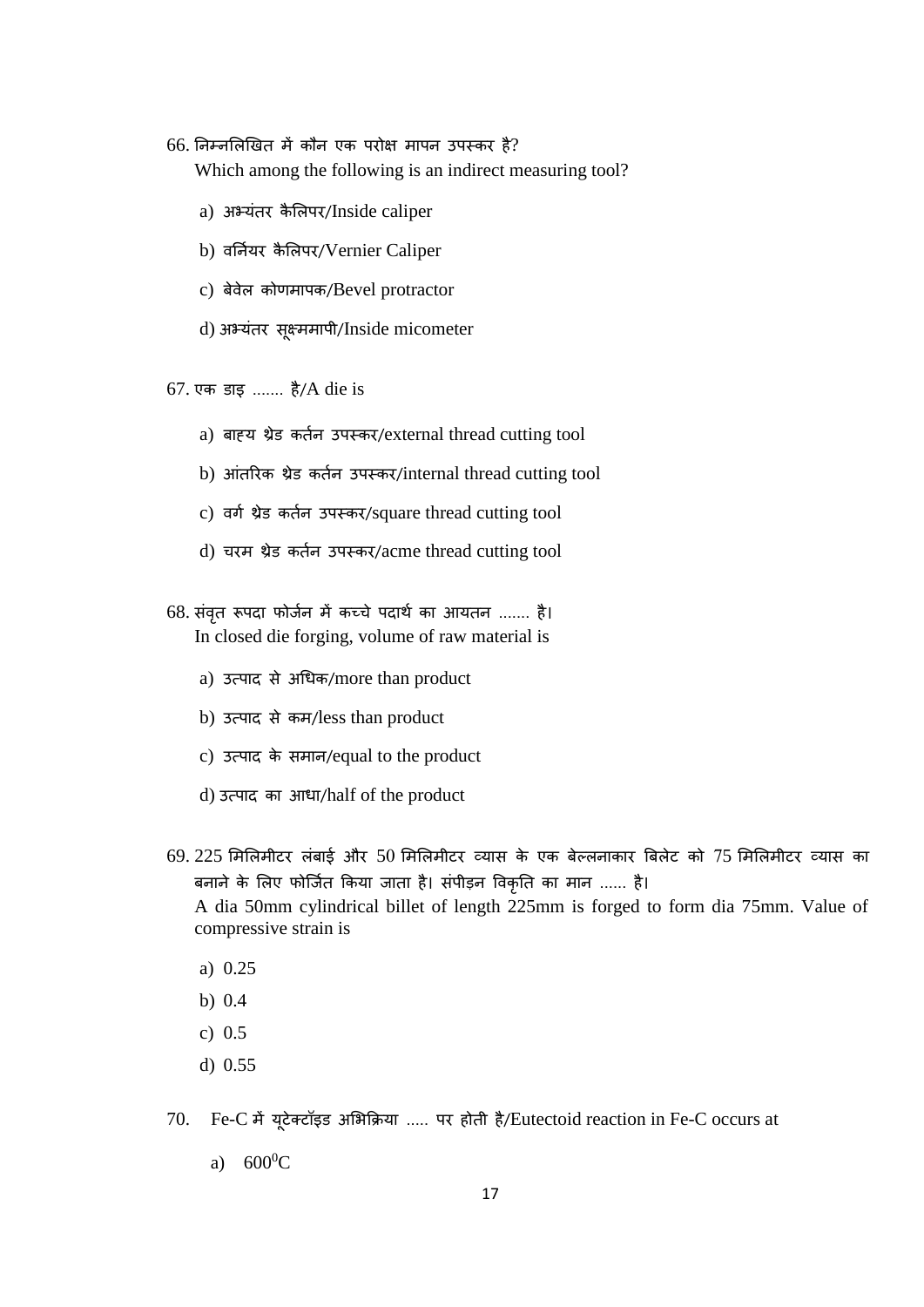- b)  $723^0C$
- c)  $1147^0C$
- d)  $1493^0C$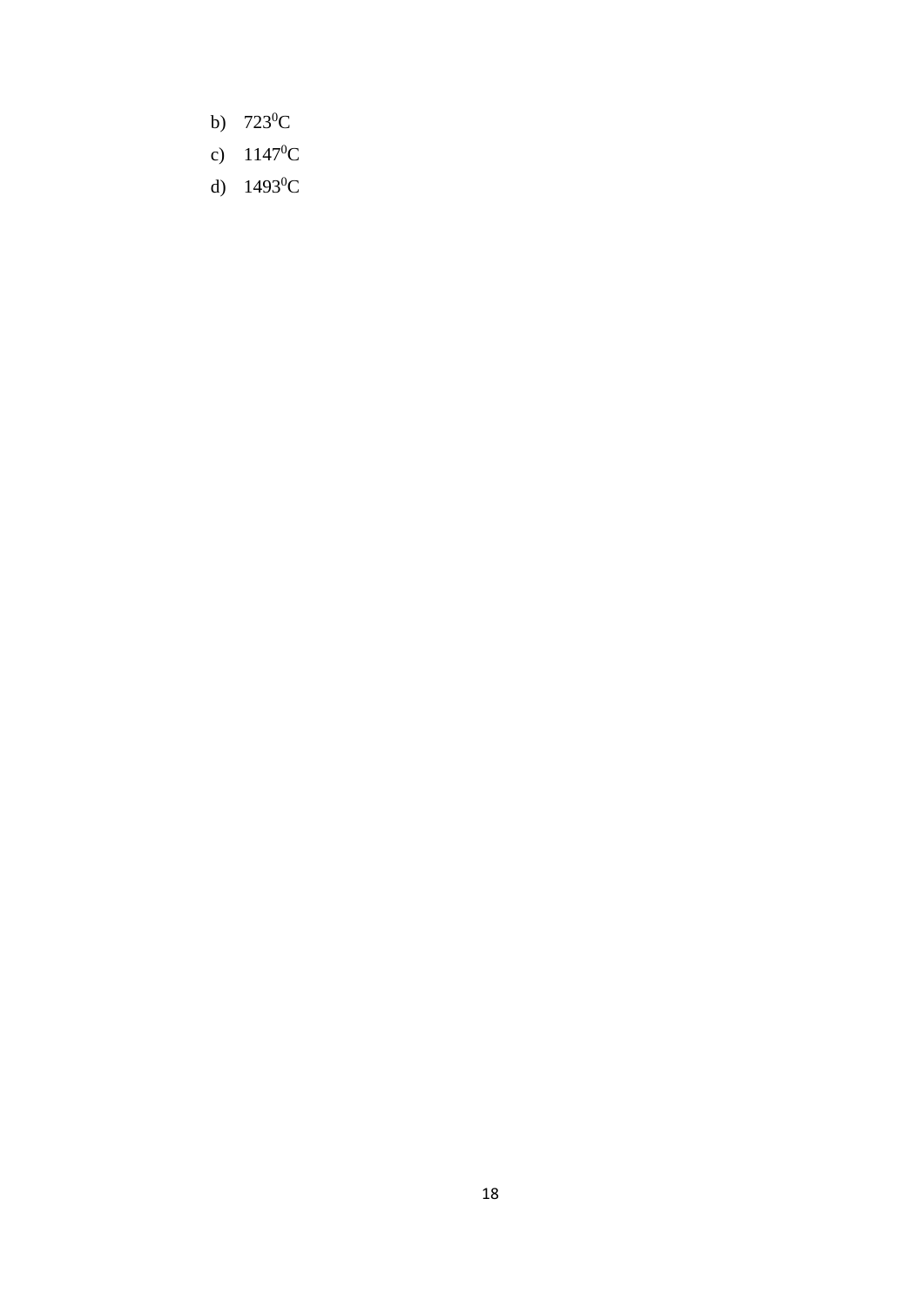- $71.$  एक ड्रिफ्ट ....... के लिए प्रयुक्त किया जाता है/A drift is used for
	- a) मशीन तर्क् से प्रवेधक हटाने/removing drill from machine spindle
	- b) कार्य से टूटे हुए प्रवेधन हटाने/removing broken drill from the work
	- c) चक को लगाने/fixing chuck
	- d) तर्क् पर प्रवेधक को दृढ़ीकृत करने/tightening the drill on spindle
- $72.$  एक प्लग गैज की GO पार्श्व का व्यास ...... के समान होगा। GO side of a plug gauge will have the diameter equal to
	- a) कार्य के वास्तविक आकार/actual size of the job
	- b) कार्य के मूल आकार/basic size of the job
	- c) कार्य के न्यूनतम आकार/minimum size of the job
	- d) कार्य का अधिकतम आकार/maximum size of the job
- 73. फोर्जन प्रचालन में स्कारफिंग, ..... के लिए धात्ओं के खंड़ों को तैयार करने की विधा है। In forging operation, scarfing is the method of preparing pieces of metal for
	- a) कर्तन/cutting
	- b) वेल्डन/welding
	- c) बंकन/bending
	- d) स्वेर्न/swaging
- $74.$  एक इस्पात छड़ के फोर्जन के लिए पाती घन का उपयोग किया जाता है। अगर अंतरित ऊर्जा  $7500$  जूल है और घन दवारा लगाया गया अधोमुखी बल 15 टन है, तो टकराने के बाद घन दवारा तय की गई दूरी .......है।

A drop hammer is used to forge a steel rod. If the energy transferred is 7500Jules and the downward force exerted by the hammer is 15tons, the distance the hammer travelled after striking is

- a) 5 mm
- b) 50 mm
- c) 100 mm
- d) 150 mm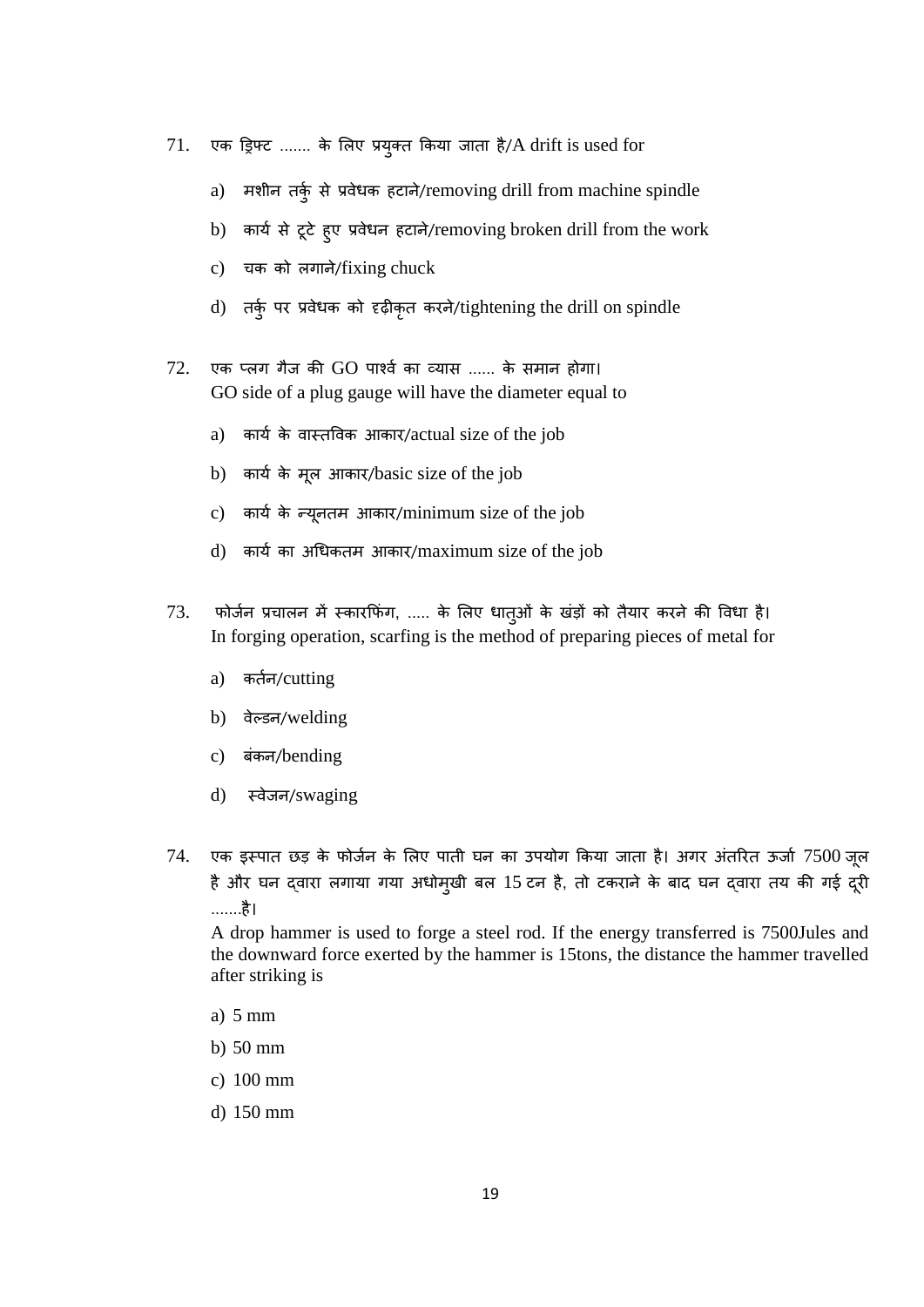- $75.$  निम्नलिखित में सबसे मज़बूत कौन है/Which one of the following is strongest?
	- a) बेनाइट/bainite
	- b) माटेन्र्ाइट/martensite
	- c) पलाजइट/pearlite
	- d) स्फैरोडाइट/spherodite
- $76.$  एक अंतरापरिवर्तनीय समुच्चयन में शाफ्ट का आकार को  $25.000(+0.020/+0.000)$  और छिद्र के आकार को 25.000(-0.010/-0.030) विनिर्दिष्ट किया गया है। समुच्चयन का अधिकतम अंतराल ....... है।

In an interchangeable assembly, the shaft size is specified as 25.000(+0.020/+0.000) and hole size is specified as 25.000(-0.010/-0.030). The maximum clearance in the assembly is

- a) 20 microns
- b) 30 microns
- c) 10 microns
- d) 50 microns
- 77. ........दिया हुआ वह अतिरिक्त जगह है जिससे अधिक पदार्थ उस तरफ बह सके और रूपदा के बंद होने में मदद कर सके।

………… is an extra space provided so that excess material can flow there and help in closure of die.

- a) स्फुर/Flash
- b) गटर/Gutter
- c) ड्राफ्ट/Draft
- d) चैमफर/Chamfer
- 78. लोहे के लिए क्यूरी तापमान का मान ..... है/The value of curie temperature for iron is
	- a) 1043° C
	- b) 770 K
	- c)  $770^{\circ}$  F
	- d) 1043 K